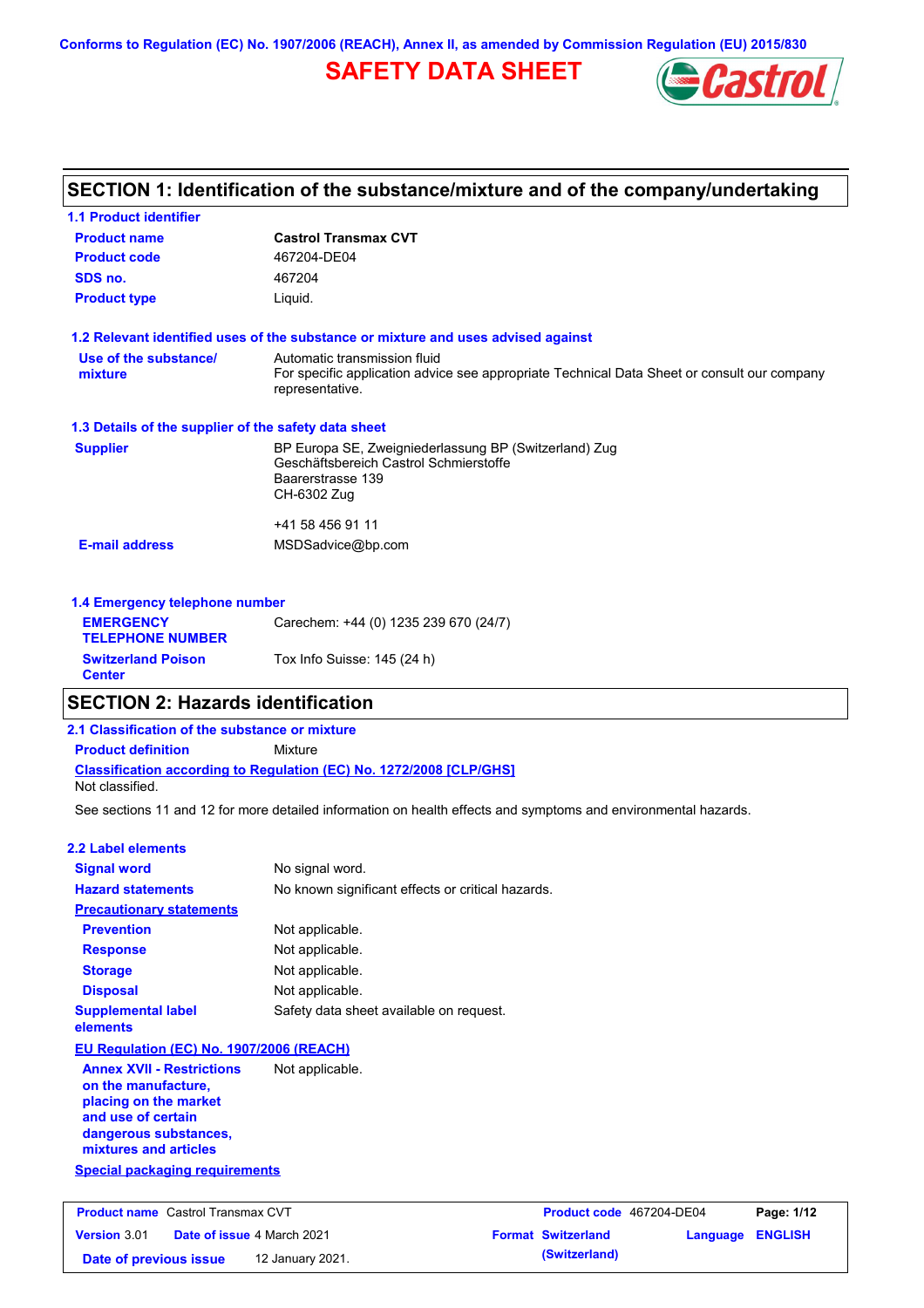# **SECTION 2: Hazards identification**

| <b>Containers to be fitted</b><br>with child-resistant<br>fastenings                                                     | Not applicable.                                                                                               |
|--------------------------------------------------------------------------------------------------------------------------|---------------------------------------------------------------------------------------------------------------|
| <b>Tactile warning of danger</b>                                                                                         | Not applicable.                                                                                               |
| 2.3 Other hazards                                                                                                        |                                                                                                               |
| <b>Results of PBT and vPvB</b><br>assessment                                                                             | Product does not meet the criteria for PBT or vPvB according to Regulation (EC) No. 1907/2006,<br>Annex XIII. |
| <b>Product meets the criteria</b><br>for PBT or vPvB according<br>to Regulation (EC) No.<br><b>1907/2006, Annex XIII</b> | This mixture does not contain any substances that are assessed to be a PBT or a vPvB.                         |
| Other hazards which do<br>not result in classification                                                                   | Defatting to the skin.                                                                                        |

# **SECTION 3: Composition/information on ingredients**

Mixture

### **3.2 Mixtures**

**Product definition**

Highly refined base oil (IP 346 DMSO extract < 3%). Proprietary performance additives.

| <b>Product/ingredient</b><br>name                                                                                                                                                                                                                                       | <b>Identifiers</b>                                                                               | $\frac{9}{6}$ | <b>Regulation (EC) No.</b><br>1272/2008 [CLP] | <b>Type</b> |
|-------------------------------------------------------------------------------------------------------------------------------------------------------------------------------------------------------------------------------------------------------------------------|--------------------------------------------------------------------------------------------------|---------------|-----------------------------------------------|-------------|
| Distillates (petroleum), hydrotreated<br>light paraffinic                                                                                                                                                                                                               | REACH #: 01-2119487077-29 ≥25 - ≤50<br>$EC: 265-158-7$<br>CAS: 64742-55-8<br>Index: 649-468-00-3 |               | Asp. Tox. 1, H304                             | [1] [2]     |
| Distillates (petroleum), hydrotreated<br>heavy paraffinic                                                                                                                                                                                                               | REACH #: 01-2119484627-25 ≥25 - ≤50<br>EC: 265-157-1<br>CAS: 64742-54-7<br>Index: 649-467-00-8   |               | Not classified.                               | $[2]$       |
| 2-Propenoic acid, 2-methyl-, butyl<br>ester, polymer with N-[3-<br>(dimethylamino)propyl]-2-methyl-<br>2-propenamide, dodecyl 2-methyl-<br>2-propenoate, eicosyl 2-methyl-<br>2-propenoate, hexadecyl 2-methyl-<br>2-propenoate and octadecyl 2-methyl-<br>2-propenoate | CAS: 176487-46-0                                                                                 | < 10          | Eye Irrit. 2, H319                            | $[1]$       |
| Lubricating oils (petroleum), C15-30,<br>hydrotreated neutral oil-based                                                                                                                                                                                                 | REACH #: 01-2119474878-16 ≤3<br>EC: 276-737-9<br>CAS: 72623-86-0<br>Index: 649-482-00-X          |               | Asp. Tox. 1, H304                             | [1] [2]     |
| Distillates (petroleum), hydrotreated<br>light paraffinic                                                                                                                                                                                                               | REACH #: 01-2119487077-29 ≤3<br>EC: 265-158-7<br>CAS: 64742-55-8<br>Index: 649-468-00-3          |               | Not classified.                               | $[2]$       |

**Type** 

[1] Substance classified with a health or environmental hazard

[2] Substance with a workplace exposure limit

[3] Substance meets the criteria for PBT according to Regulation (EC) No. 1907/2006, Annex XIII

[4] Substance meets the criteria for vPvB according to Regulation (EC) No. 1907/2006, Annex XIII

[5] Substance of equivalent concern

[6] Additional disclosure due to company policy

Occupational exposure limits, if available, are listed in Section 8.

| <b>Product name</b> Castrol Transmax CVT |  | Product code 467204-DE04          |  | Page: 2/12                |                  |  |
|------------------------------------------|--|-----------------------------------|--|---------------------------|------------------|--|
| <b>Version 3.01</b>                      |  | <b>Date of issue 4 March 2021</b> |  | <b>Format Switzerland</b> | Language ENGLISH |  |
| Date of previous issue                   |  | 12 January 2021.                  |  | (Switzerland)             |                  |  |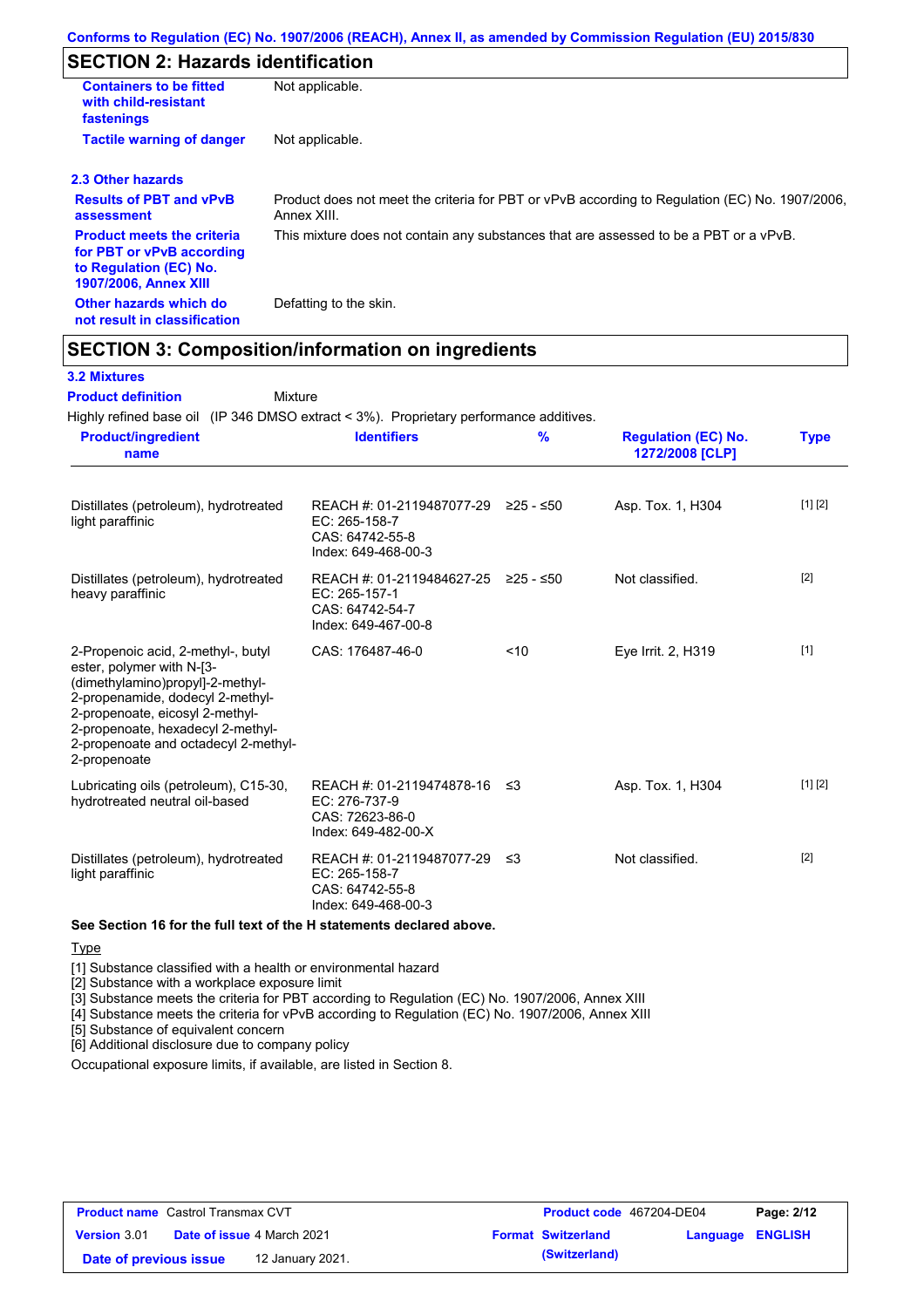## **SECTION 4: First aid measures**

#### Do not induce vomiting unless directed to do so by medical personnel. Get medical attention if symptoms occur. In case of contact, immediately flush eyes with plenty of water for at least 15 minutes. Eyelids should be held away from the eyeball to ensure thorough rinsing. Check for and remove any contact lenses. Get medical attention. **4.1 Description of first aid measures** If inhaled, remove to fresh air. In case of inhalation of decomposition products in a fire, symptoms may be delayed. The exposed person may need to be kept under medical surveillance for 48 hours. Get medical attention if symptoms occur. **Ingestion Inhalation Eye contact Protection of first-aiders** No action shall be taken involving any personal risk or without suitable training. It may be dangerous to the person providing aid to give mouth-to-mouth resuscitation. **Skin contact** Wash skin thoroughly with soap and water or use recognised skin cleanser. Remove contaminated clothing and shoes. Wash clothing before reuse. Clean shoes thoroughly before reuse. Get medical attention if irritation develops.

#### **4.2 Most important symptoms and effects, both acute and delayed**

|                                       | See Section 11 for more detailed information on health effects and symptoms.                                        |
|---------------------------------------|---------------------------------------------------------------------------------------------------------------------|
| <b>Potential acute health effects</b> |                                                                                                                     |
| <b>Inhalation</b>                     | Exposure to decomposition products may cause a health hazard. Serious effects may be<br>delayed following exposure. |
| <b>Ingestion</b>                      | No known significant effects or critical hazards.                                                                   |
| <b>Skin contact</b>                   | Defatting to the skin. May cause skin dryness and irritation.                                                       |
| Eye contact                           | No known significant effects or critical hazards.                                                                   |
|                                       | Delayed and immediate effects as well as chronic effects from short and long-term exposure                          |
| <b>Inhalation</b>                     | Overexposure to the inhalation of airborne droplets or aerosols may cause irritation of the<br>respiratory tract.   |
| <b>Ingestion</b>                      | Ingestion of large quantities may cause nausea and diarrhoea.                                                       |
| <b>Skin contact</b>                   | Prolonged or repeated contact can defat the skin and lead to irritation and/or dermatitis.                          |
| <b>Eye contact</b>                    | Potential risk of transient stinging or redness if accidental eye contact occurs.                                   |

#### **4.3 Indication of any immediate medical attention and special treatment needed**

| Notes to physician | Treatment should in general be symptomatic and directed to relieving any effects.   |
|--------------------|-------------------------------------------------------------------------------------|
|                    | In case of inhalation of decomposition products in a fire, symptoms may be delayed. |
|                    | The exposed person may need to be kept under medical surveillance for 48 hours.     |
|                    |                                                                                     |

# **SECTION 5: Firefighting measures**

| 5.1 Extinguishing media                                   |                                                                                                                                                                                                                                                                                                                                                                   |  |  |  |
|-----------------------------------------------------------|-------------------------------------------------------------------------------------------------------------------------------------------------------------------------------------------------------------------------------------------------------------------------------------------------------------------------------------------------------------------|--|--|--|
| <b>Suitable extinguishing</b><br>media                    | In case of fire, use foam, dry chemical or carbon dioxide extinguisher or spray.                                                                                                                                                                                                                                                                                  |  |  |  |
| <b>Unsuitable extinguishing</b><br>media                  | Do not use water jet. The use of a water jet may cause the fire to spread by splashing the<br>burning product.                                                                                                                                                                                                                                                    |  |  |  |
| 5.2 Special hazards arising from the substance or mixture |                                                                                                                                                                                                                                                                                                                                                                   |  |  |  |
| <b>Hazards from the</b><br>substance or mixture           | In a fire or if heated, a pressure increase will occur and the container may burst.                                                                                                                                                                                                                                                                               |  |  |  |
| <b>Hazardous combustion</b><br>products                   | Combustion products may include the following:<br>carbon oxides (CO, CO2) (carbon monoxide, carbon dioxide)<br>nitrogen oxides (NO, $NQ_2$ etc.)                                                                                                                                                                                                                  |  |  |  |
| 5.3 Advice for firefighters                               |                                                                                                                                                                                                                                                                                                                                                                   |  |  |  |
| <b>Special precautions for</b><br>fire-fighters           | No action shall be taken involving any personal risk or without suitable training. Promptly<br>isolate the scene by removing all persons from the vicinity of the incident if there is a fire.                                                                                                                                                                    |  |  |  |
| <b>Special protective</b><br>equipment for fire-fighters  | Fire-fighters should wear appropriate protective equipment and self-contained breathing<br>apparatus (SCBA) with a full face-piece operated in positive pressure mode. Clothing for fire-<br>fighters (including helmets, protective boots and gloves) conforming to European standard EN<br>469 will provide a basic level of protection for chemical incidents. |  |  |  |
|                                                           |                                                                                                                                                                                                                                                                                                                                                                   |  |  |  |

| <b>Product name</b> Castrol Transmax CVT |  | <b>Product code</b> 467204-DE04   |  | Page: 3/12                |                  |  |
|------------------------------------------|--|-----------------------------------|--|---------------------------|------------------|--|
| <b>Version 3.01</b>                      |  | <b>Date of issue 4 March 2021</b> |  | <b>Format Switzerland</b> | Language ENGLISH |  |
| Date of previous issue                   |  | 12 January 2021.                  |  | (Switzerland)             |                  |  |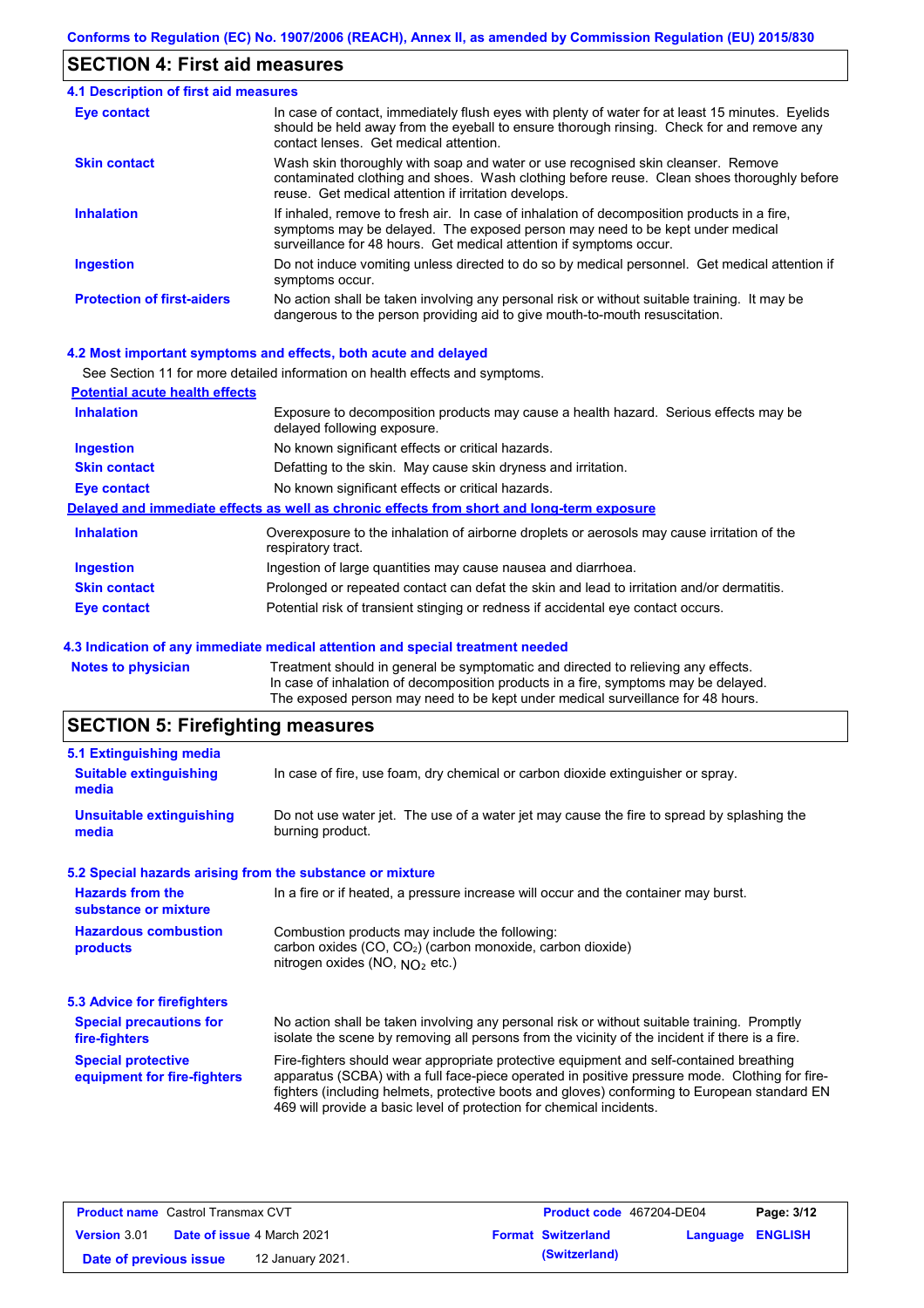# **SECTION 6: Accidental release measures**

|                                                          | 6.1 Personal precautions, protective equipment and emergency procedures                                                                                                                                                                                                                                                                                                                        |
|----------------------------------------------------------|------------------------------------------------------------------------------------------------------------------------------------------------------------------------------------------------------------------------------------------------------------------------------------------------------------------------------------------------------------------------------------------------|
| For non-emergency<br>personnel                           | No action shall be taken involving any personal risk or without suitable training. Evacuate<br>surrounding areas. Keep unnecessary and unprotected personnel from entering. Do not touch<br>or walk through spilt material. Floors may be slippery; use care to avoid falling. Put on<br>appropriate personal protective equipment.                                                            |
| For emergency responders                                 | Entry into a confined space or poorly ventilated area contaminated with vapour, mist or fume is<br>extremely hazardous without the correct respiratory protective equipment and a safe system of<br>work. Wear self-contained breathing apparatus. Wear a suitable chemical protective suit.<br>Chemical resistant boots. See also the information in "For non-emergency personnel".           |
| <b>6.2 Environmental</b><br>precautions                  | Avoid dispersal of spilt material and runoff and contact with soil, waterways, drains and sewers.<br>Inform the relevant authorities if the product has caused environmental pollution (sewers,<br>waterways, soil or air).                                                                                                                                                                    |
| 6.3 Methods and material for containment and cleaning up |                                                                                                                                                                                                                                                                                                                                                                                                |
| <b>Small spill</b>                                       | Stop leak if without risk. Move containers from spill area. Absorb with an inert material and<br>place in an appropriate waste disposal container. Dispose of via a licensed waste disposal<br>contractor.                                                                                                                                                                                     |
| <b>Large spill</b>                                       | Stop leak if without risk. Move containers from spill area. Prevent entry into sewers, water<br>courses, basements or confined areas. Contain and collect spillage with non-combustible,<br>absorbent material e.g. sand, earth, vermiculite or diatomaceous earth and place in container<br>for disposal according to local regulations. Dispose of via a licensed waste disposal contractor. |
| 6.4 Reference to other<br><b>sections</b>                | See Section 1 for emergency contact information.<br>See Section 5 for firefighting measures.<br>See Section 8 for information on appropriate personal protective equipment.<br>See Section 12 for environmental precautions.<br>See Section 13 for additional waste treatment information.                                                                                                     |

## **7.1 Precautions for safe handling**

| $1.111$ recadulution for safe handling                                               |                                                                                                                                                                                                                                                                                                                                                                                                                                                                                          |
|--------------------------------------------------------------------------------------|------------------------------------------------------------------------------------------------------------------------------------------------------------------------------------------------------------------------------------------------------------------------------------------------------------------------------------------------------------------------------------------------------------------------------------------------------------------------------------------|
| <b>Protective measures</b>                                                           | Put on appropriate personal protective equipment.                                                                                                                                                                                                                                                                                                                                                                                                                                        |
| <b>Advice on general</b><br>occupational hygiene                                     | Eating, drinking and smoking should be prohibited in areas where this material is handled.<br>stored and processed. Wash thoroughly after handling. Remove contaminated clothing and<br>protective equipment before entering eating areas. See also Section 8 for additional<br>information on hygiene measures.                                                                                                                                                                         |
| <b>7.2 Conditions for safe</b><br>storage, including any<br><i>incompatibilities</i> | Store in accordance with local regulations. Store in a dry, cool and well-ventilated area, away<br>from incompatible materials (see Section 10). Keep away from heat and direct sunlight. Keep<br>container tightly closed and sealed until ready for use. Containers that have been opened must<br>be carefully resealed and kept upright to prevent leakage. Store and use only in equipment/<br>containers designed for use with this product. Do not store in unlabelled containers. |
| <b>Not suitable</b>                                                                  | Prolonged exposure to elevated temperature.                                                                                                                                                                                                                                                                                                                                                                                                                                              |
| 7.3 Specific end use(s)                                                              |                                                                                                                                                                                                                                                                                                                                                                                                                                                                                          |
| <b>Recommendations</b>                                                               | See section 1.2 and Exposure scenarios in annex, if applicable.                                                                                                                                                                                                                                                                                                                                                                                                                          |

# **SECTION 8: Exposure controls/personal protection**

**Date of previous issue 12 January 2021. (Switzerland) (Switzerland)** 

|  | <b>8.1 Control parameters</b>       |  |
|--|-------------------------------------|--|
|  | <b>Occupational exposure limits</b> |  |

| <b>Product/ingredient name</b>                                          | <b>Exposure limit values</b>                                                                                    |  |  |  |
|-------------------------------------------------------------------------|-----------------------------------------------------------------------------------------------------------------|--|--|--|
| Distillates (petroleum), hydrotreated light paraffinic                  | <b>SUVA (Switzerland).</b><br>TWA: 5 mg/m <sup>3</sup> 8 hours. Issued/Revised: 1/2016 Form: Inhalable fraction |  |  |  |
| Distillates (petroleum), hydrotreated heavy paraffinic                  | SUVA (Switzerland).<br>TWA: 5 mg/m <sup>3</sup> 8 hours. Issued/Revised: 1/2016 Form: Inhalable fraction        |  |  |  |
| Lubricating oils (petroleum), C15-30, hydrotreated<br>neutral oil-based | SUVA (Switzerland).                                                                                             |  |  |  |
|                                                                         | TWA: 5 mg/m <sup>3</sup> 8 hours. Issued/Revised: 1/2016 Form: Inhalable fraction                               |  |  |  |
| Distillates (petroleum), hydrotreated light paraffinic                  | SUVA (Switzerland).<br>TWA: 5 mg/m <sup>3</sup> 8 hours. Issued/Revised: 1/2016 Form: Inhalable fraction        |  |  |  |
| <b>Product name</b> Castrol Transmax CVT                                | Page: 4/12<br><b>Product code</b> 467204-DE04                                                                   |  |  |  |
| <b>Version 3.01</b><br><b>Date of issue 4 March 2021</b>                | <b>ENGLISH</b><br><b>Format Switzerland</b><br>Language                                                         |  |  |  |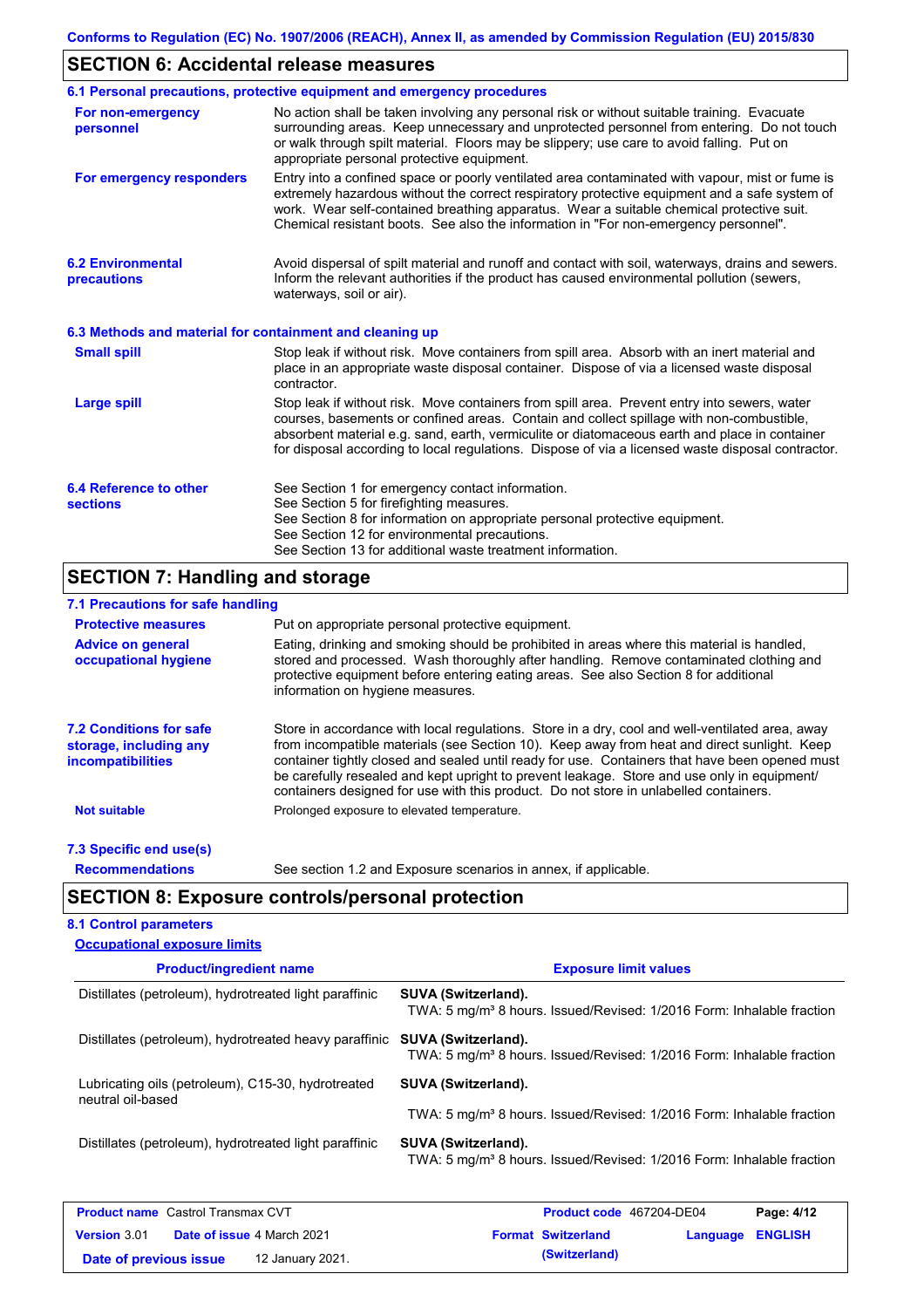# **SECTION 8: Exposure controls/personal protection**

Whilst specific OELs for certain components may be shown in this section, other components may be present in any mist, vapour or dust produced. Therefore, the specific OELs may not be applicable to the product as a whole and are provided for guidance only.

| <b>Recommended monitoring</b><br>procedures       | If this product contains ingredients with exposure limits, personal, workplace atmosphere or<br>biological monitoring may be required to determine the effectiveness of the ventilation or other<br>control measures and/or the necessity to use respiratory protective equipment. Reference<br>should be made to monitoring standards, such as the following: European Standard EN 689<br>(Workplace atmospheres - Guidance for the assessment of exposure by inhalation to chemical<br>agents for comparison with limit values and measurement strategy) European Standard EN<br>14042 (Workplace atmospheres - Guide for the application and use of procedures for the<br>assessment of exposure to chemical and biological agents) European Standard EN 482<br>(Workplace atmospheres - General requirements for the performance of procedures for the<br>measurement of chemical agents) Reference to national guidance documents for methods for<br>the determination of hazardous substances will also be required. |
|---------------------------------------------------|----------------------------------------------------------------------------------------------------------------------------------------------------------------------------------------------------------------------------------------------------------------------------------------------------------------------------------------------------------------------------------------------------------------------------------------------------------------------------------------------------------------------------------------------------------------------------------------------------------------------------------------------------------------------------------------------------------------------------------------------------------------------------------------------------------------------------------------------------------------------------------------------------------------------------------------------------------------------------------------------------------------------------|
| <b>Derived No Effect Level</b>                    |                                                                                                                                                                                                                                                                                                                                                                                                                                                                                                                                                                                                                                                                                                                                                                                                                                                                                                                                                                                                                            |
| No DNELs/DMELs available.                         |                                                                                                                                                                                                                                                                                                                                                                                                                                                                                                                                                                                                                                                                                                                                                                                                                                                                                                                                                                                                                            |
| <b>Predicted No Effect Concentration</b>          |                                                                                                                                                                                                                                                                                                                                                                                                                                                                                                                                                                                                                                                                                                                                                                                                                                                                                                                                                                                                                            |
| No PNECs available                                |                                                                                                                                                                                                                                                                                                                                                                                                                                                                                                                                                                                                                                                                                                                                                                                                                                                                                                                                                                                                                            |
| <b>8.2 Exposure controls</b>                      |                                                                                                                                                                                                                                                                                                                                                                                                                                                                                                                                                                                                                                                                                                                                                                                                                                                                                                                                                                                                                            |
| <b>Appropriate engineering</b><br><b>controls</b> | Provide exhaust ventilation or other engineering controls to keep the relevant airborne<br>concentrations below their respective occupational exposure limits.<br>All activities involving chemicals should be assessed for their risks to health, to ensure<br>exposures are adequately controlled. Personal protective equipment should only be considered<br>after other forms of control measures (e.g. engineering controls) have been suitably evaluated.<br>Personal protective equipment should conform to appropriate standards, be suitable for use, be<br>kept in good condition and properly maintained.<br>Your supplier of personal protective equipment should be consulted for advice on selection and<br>appropriate standards. For further information contact your national organisation for standards.<br>The final choice of protective equipment will depend upon a risk assessment. It is important to<br>ensure that all items of personal protective equipment are compatible.                    |
| <b>Individual protection measures</b>             |                                                                                                                                                                                                                                                                                                                                                                                                                                                                                                                                                                                                                                                                                                                                                                                                                                                                                                                                                                                                                            |
| <b>Hygiene measures</b>                           | Wash hands, forearms and face thoroughly after handling chemical products, before eating,<br>smoking and using the lavatory and at the end of the working period. Ensure that eyewash<br>stations and safety showers are close to the workstation location.                                                                                                                                                                                                                                                                                                                                                                                                                                                                                                                                                                                                                                                                                                                                                                |
| <b>Respiratory protection</b>                     | In case of insufficient ventilation, wear suitable respiratory equipment.<br>The correct choice of respiratory protection depends upon the chemicals being handled, the<br>conditions of work and use, and the condition of the respiratory equipment. Safety procedures<br>should be developed for each intended application. Respiratory protection equipment should<br>therefore be chosen in consultation with the supplier/manufacturer and with a full assessment<br>of the working conditions.                                                                                                                                                                                                                                                                                                                                                                                                                                                                                                                      |
| <b>Eye/face protection</b>                        | Safety glasses with side shields.                                                                                                                                                                                                                                                                                                                                                                                                                                                                                                                                                                                                                                                                                                                                                                                                                                                                                                                                                                                          |
| <b>Skin protection</b>                            |                                                                                                                                                                                                                                                                                                                                                                                                                                                                                                                                                                                                                                                                                                                                                                                                                                                                                                                                                                                                                            |
| <b>Hand protection</b>                            | <b>General Information:</b>                                                                                                                                                                                                                                                                                                                                                                                                                                                                                                                                                                                                                                                                                                                                                                                                                                                                                                                                                                                                |
|                                                   | Because specific work environments and material handling practices vary, safety procedures<br>should be developed for each intended application. The correct choice of protective gloves<br>depends upon the chemicals being handled, and the conditions of work and use. Most gloves<br>provide protection for only a limited time before they must be discarded and replaced (even the<br>best chemically resistant gloves will break down after repeated chemical exposures).                                                                                                                                                                                                                                                                                                                                                                                                                                                                                                                                           |
|                                                   | Gloves should be chosen in consultation with the supplier / manufacturer and taking account of<br>a full assessment of the working conditions.                                                                                                                                                                                                                                                                                                                                                                                                                                                                                                                                                                                                                                                                                                                                                                                                                                                                             |
|                                                   | Recommended: Nitrile gloves.<br><b>Breakthrough time:</b>                                                                                                                                                                                                                                                                                                                                                                                                                                                                                                                                                                                                                                                                                                                                                                                                                                                                                                                                                                  |
|                                                   | Breakthrough time data are generated by glove manufacturers under laboratory test conditions<br>and represent how long a glove can be expected to provide effective permeation resistance. It<br>is important when following breakthrough time recommendations that actual workplace<br>conditions are taken into account. Always consult with your glove supplier for up-to-date<br>technical information on breakthrough times for the recommended glove type.<br>Our recommendations on the selection of gloves are as follows:                                                                                                                                                                                                                                                                                                                                                                                                                                                                                         |
|                                                   | Continuous contact:                                                                                                                                                                                                                                                                                                                                                                                                                                                                                                                                                                                                                                                                                                                                                                                                                                                                                                                                                                                                        |
|                                                   | Gloves with a minimum breakthrough time of 240 minutes, or >480 minutes if suitable gloves                                                                                                                                                                                                                                                                                                                                                                                                                                                                                                                                                                                                                                                                                                                                                                                                                                                                                                                                 |
| <b>Product name</b> Castrol Transmay CVT          | Panc: 5/12<br><b>Product code</b> 467204-DE04                                                                                                                                                                                                                                                                                                                                                                                                                                                                                                                                                                                                                                                                                                                                                                                                                                                                                                                                                                              |

| <b>Product name</b> Castrol Transmax CVT |  |                                   | <b>Product code</b> 467204-DE04 | Page: 5/12       |  |
|------------------------------------------|--|-----------------------------------|---------------------------------|------------------|--|
| <b>Version 3.01</b>                      |  | <b>Date of issue 4 March 2021</b> | <b>Format Switzerland</b>       | Language ENGLISH |  |
| Date of previous issue                   |  | 12 January 2021.                  | (Switzerland)                   |                  |  |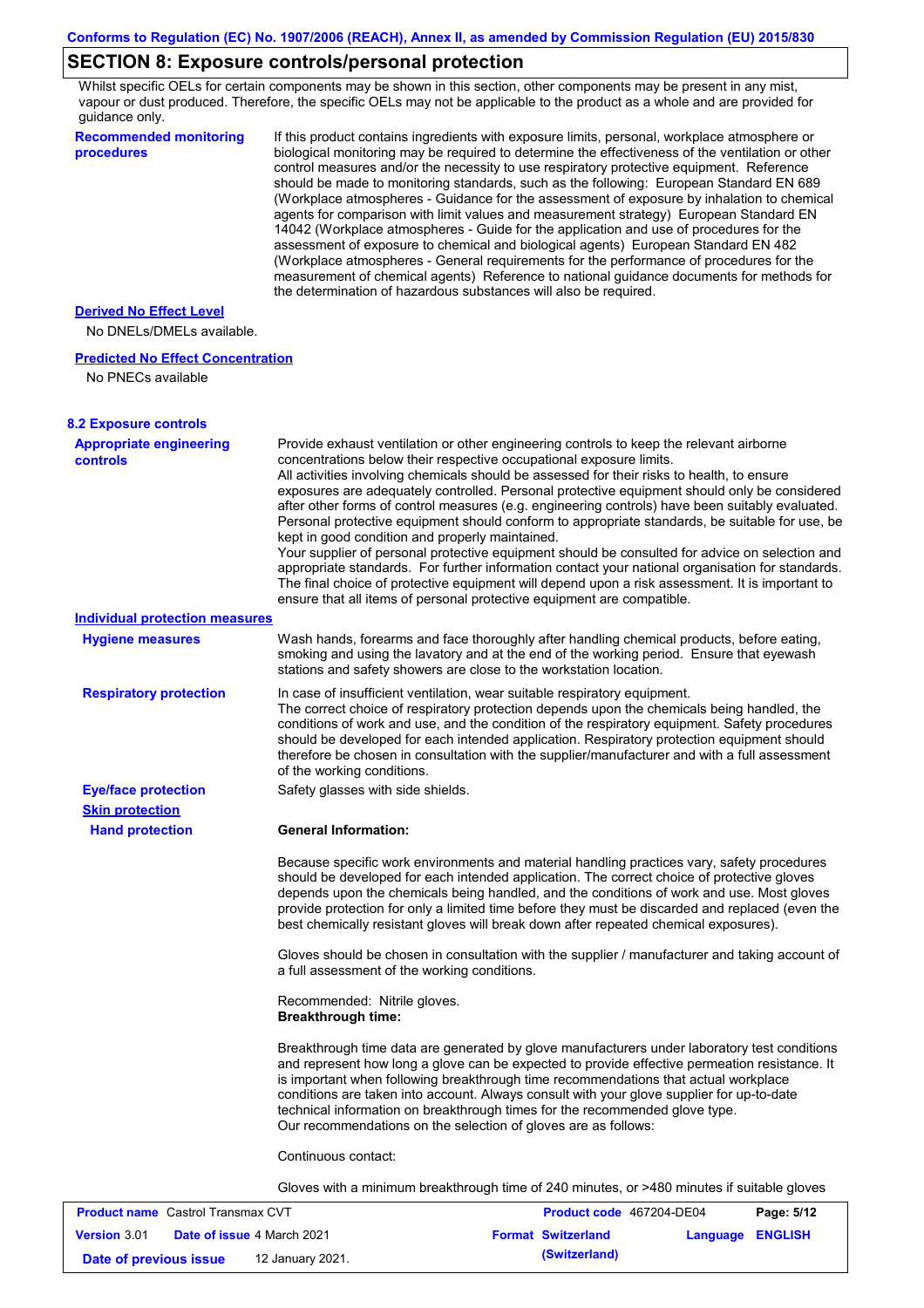# **SECTION 8: Exposure controls/personal protection**

|                                           | can be obtained.<br>If suitable gloves are not available to offer that level of protection, gloves with shorter<br>breakthrough times may be acceptable as long as appropriate glove maintenance and<br>replacement regimes are determined and adhered to.                                                                                                                                                                                                                                                                                                                                                                                                                            |
|-------------------------------------------|---------------------------------------------------------------------------------------------------------------------------------------------------------------------------------------------------------------------------------------------------------------------------------------------------------------------------------------------------------------------------------------------------------------------------------------------------------------------------------------------------------------------------------------------------------------------------------------------------------------------------------------------------------------------------------------|
|                                           | Short-term / splash protection:                                                                                                                                                                                                                                                                                                                                                                                                                                                                                                                                                                                                                                                       |
|                                           | Recommended breakthrough times as above.<br>It is recognised that for short-term, transient exposures, gloves with shorter breakthrough times<br>may commonly be used. Therefore, appropriate maintenance and replacement regimes must<br>be determined and rigorously followed.                                                                                                                                                                                                                                                                                                                                                                                                      |
|                                           | <b>Glove Thickness:</b>                                                                                                                                                                                                                                                                                                                                                                                                                                                                                                                                                                                                                                                               |
|                                           | For general applications, we recommend gloves with a thickness typically greater than 0.35 mm.                                                                                                                                                                                                                                                                                                                                                                                                                                                                                                                                                                                        |
|                                           | It should be emphasised that glove thickness is not necessarily a good predictor of glove<br>resistance to a specific chemical, as the permeation efficiency of the glove will be dependent<br>on the exact composition of the glove material. Therefore, glove selection should also be based<br>on consideration of the task requirements and knowledge of breakthrough times.<br>Glove thickness may also vary depending on the glove manufacturer, the glove type and the<br>glove model. Therefore, the manufacturers' technical data should always be taken into account<br>to ensure selection of the most appropriate glove for the task.                                     |
|                                           | Note: Depending on the activity being conducted, gloves of varying thickness may be required<br>for specific tasks. For example:                                                                                                                                                                                                                                                                                                                                                                                                                                                                                                                                                      |
|                                           | • Thinner gloves (down to 0.1 mm or less) may be required where a high degree of manual<br>dexterity is needed. However, these gloves are only likely to give short duration protection and<br>would normally be just for single use applications, then disposed of.                                                                                                                                                                                                                                                                                                                                                                                                                  |
|                                           | • Thicker gloves (up to 3 mm or more) may be required where there is a mechanical (as well<br>as a chemical) risk i.e. where there is abrasion or puncture potential.                                                                                                                                                                                                                                                                                                                                                                                                                                                                                                                 |
| <b>Skin and body</b>                      | Use of protective clothing is good industrial practice.<br>Personal protective equipment for the body should be selected based on the task being<br>performed and the risks involved and should be approved by a specialist before handling this<br>product.<br>Cotton or polyester/cotton overalls will only provide protection against light superficial<br>contamination that will not soak through to the skin. Overalls should be laundered on a regular<br>basis. When the risk of skin exposure is high (e.g. when cleaning up spillages or if there is a<br>risk of splashing) then chemical resistant aprons and/or impervious chemical suits and boots<br>will be required. |
| <b>Refer to standards:</b>                | Respiratory protection: EN 529<br>Gloves: EN 420, EN 374<br>Eye protection: EN 166<br>Filtering half-mask: EN 149<br>Filtering half-mask with valve: EN 405<br>Half-mask: EN 140 plus filter<br>Full-face mask: EN 136 plus filter<br>Particulate filters: EN 143<br>Gas/combined filters: EN 14387                                                                                                                                                                                                                                                                                                                                                                                   |
| <b>Environmental exposure</b><br>controls | Emissions from ventilation or work process equipment should be checked to ensure they<br>comply with the requirements of environmental protection legislation. In some cases, fume<br>scrubbers, filters or engineering modifications to the process equipment will be necessary to<br>reduce emissions to acceptable levels.                                                                                                                                                                                                                                                                                                                                                         |

## **SECTION 9: Physical and chemical properties**

| 9.1 Information on basic physical and chemical properties |                 |  |  |
|-----------------------------------------------------------|-----------------|--|--|
| <b>Appearance</b>                                         |                 |  |  |
| <b>Physical state</b>                                     | Liguid.         |  |  |
| <b>Colour</b>                                             | Red.            |  |  |
| Odour                                                     | Not available.  |  |  |
| <b>Odour threshold</b>                                    | Not available.  |  |  |
| pН                                                        | Not applicable. |  |  |
| <b>Melting point/freezing point</b>                       | Not available.  |  |  |

| <b>Product name</b> Castrol Transmax CVT |  | Product code 467204-DE04          |                           | Page: 6/12              |  |
|------------------------------------------|--|-----------------------------------|---------------------------|-------------------------|--|
| <b>Version 3.01</b>                      |  | <b>Date of issue 4 March 2021</b> | <b>Format Switzerland</b> | <b>Language ENGLISH</b> |  |
| Date of previous issue                   |  | 12 January 2021.                  | (Switzerland)             |                         |  |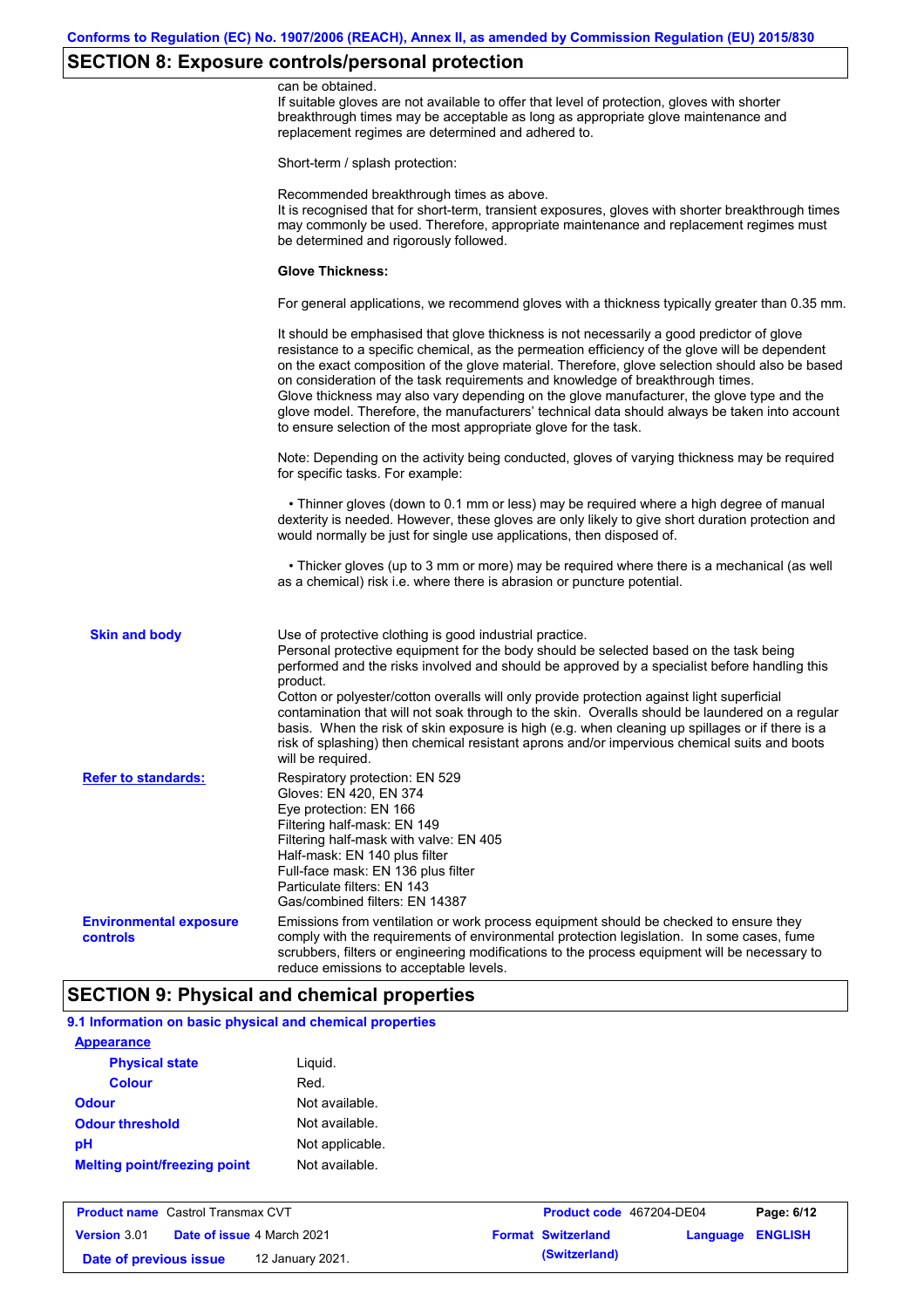# **SECTION 9: Physical and chemical properties**

| Initial boiling point and boiling                      | Not available.                                                                                                                           |
|--------------------------------------------------------|------------------------------------------------------------------------------------------------------------------------------------------|
| range                                                  |                                                                                                                                          |
| <b>Pour point</b>                                      | -45 $^{\circ}$ C                                                                                                                         |
| <b>Flash point</b>                                     | Open cup: >160°C (>320°F) [Cleveland.]                                                                                                   |
| <b>Evaporation rate</b>                                | Not available.                                                                                                                           |
| <b>Flammability (solid, gas)</b>                       | Not available.                                                                                                                           |
| <b>Upper/lower flammability or</b><br>explosive limits | Not available.                                                                                                                           |
| <b>Vapour pressure</b>                                 | Not available.                                                                                                                           |
| <b>Vapour density</b>                                  | Not available.                                                                                                                           |
| <b>Relative density</b>                                | Not available.                                                                                                                           |
| <b>Density</b>                                         | $\leq$ 1000 kg/m <sup>3</sup> (<1 g/cm <sup>3</sup> ) at 15 <sup>°</sup> C                                                               |
| <b>Solubility(ies)</b>                                 | insoluble in water.                                                                                                                      |
| <b>Partition coefficient: n-octanol/</b><br>water      | Not available.                                                                                                                           |
| <b>Auto-ignition temperature</b>                       | Not available.                                                                                                                           |
| <b>Decomposition temperature</b>                       | Not available.                                                                                                                           |
| <b>Viscosity</b>                                       | Kinematic: 33.81 mm <sup>2</sup> /s (33.81 cSt) at $40^{\circ}$ C<br>Kinematic: 7.146 mm <sup>2</sup> /s (7.146 cSt) at 100 $^{\circ}$ C |
| <b>Explosive properties</b>                            | Not available.                                                                                                                           |
| <b>Oxidising properties</b>                            | Not available.                                                                                                                           |

#### **9.2 Other information**

No additional information.

# **SECTION 10: Stability and reactivity**

| <b>10.1 Reactivity</b>                            | No specific test data available for this product. Refer to Conditions to avoid and Incompatible<br>materials for additional information.                                |  |
|---------------------------------------------------|-------------------------------------------------------------------------------------------------------------------------------------------------------------------------|--|
| <b>10.2 Chemical stability</b>                    | The product is stable.                                                                                                                                                  |  |
| <b>10.3 Possibility of</b><br>hazardous reactions | Under normal conditions of storage and use, hazardous reactions will not occur.<br>Under normal conditions of storage and use, hazardous polymerisation will not occur. |  |
| <b>10.4 Conditions to avoid</b>                   | Avoid all possible sources of ignition (spark or flame).                                                                                                                |  |
| <b>10.5 Incompatible materials</b>                | Reactive or incompatible with the following materials: oxidising materials.                                                                                             |  |
| <b>10.6 Hazardous</b><br>decomposition products   | Under normal conditions of storage and use, hazardous decomposition products should not be<br>produced.                                                                 |  |

# **SECTION 11: Toxicological information**

| 11.1 Information on toxicological effects          |                                                                                                                             |
|----------------------------------------------------|-----------------------------------------------------------------------------------------------------------------------------|
| <b>Acute toxicity estimates</b>                    |                                                                                                                             |
| Not available.                                     |                                                                                                                             |
| <b>Information on likely</b><br>routes of exposure | Routes of entry anticipated: Dermal, Inhalation.                                                                            |
| <b>Potential acute health effects</b>              |                                                                                                                             |
| <b>Inhalation</b>                                  | Exposure to decomposition products may cause a health hazard. Serious effects may be<br>delayed following exposure.         |
| <b>Ingestion</b>                                   | No known significant effects or critical hazards.                                                                           |
| <b>Skin contact</b>                                | Defatting to the skin. May cause skin dryness and irritation.                                                               |
| Eye contact                                        | No known significant effects or critical hazards.                                                                           |
|                                                    | Symptoms related to the physical, chemical and toxicological characteristics                                                |
| <b>Inhalation</b>                                  | May be harmful by inhalation if exposure to vapour, mists or fumes resulting from thermal<br>decomposition products occurs. |
| <b>Ingestion</b>                                   | No specific data.                                                                                                           |
|                                                    |                                                                                                                             |

| <b>Product name</b> Castrol Transmax CVT |                                   | <b>Product code</b> 467204-DE04 |  | Page: 7/12                |                         |  |
|------------------------------------------|-----------------------------------|---------------------------------|--|---------------------------|-------------------------|--|
| <b>Version 3.01</b>                      | <b>Date of issue 4 March 2021</b> |                                 |  | <b>Format Switzerland</b> | <b>Language ENGLISH</b> |  |
| Date of previous issue                   |                                   | 12 January 2021.                |  | (Switzerland)             |                         |  |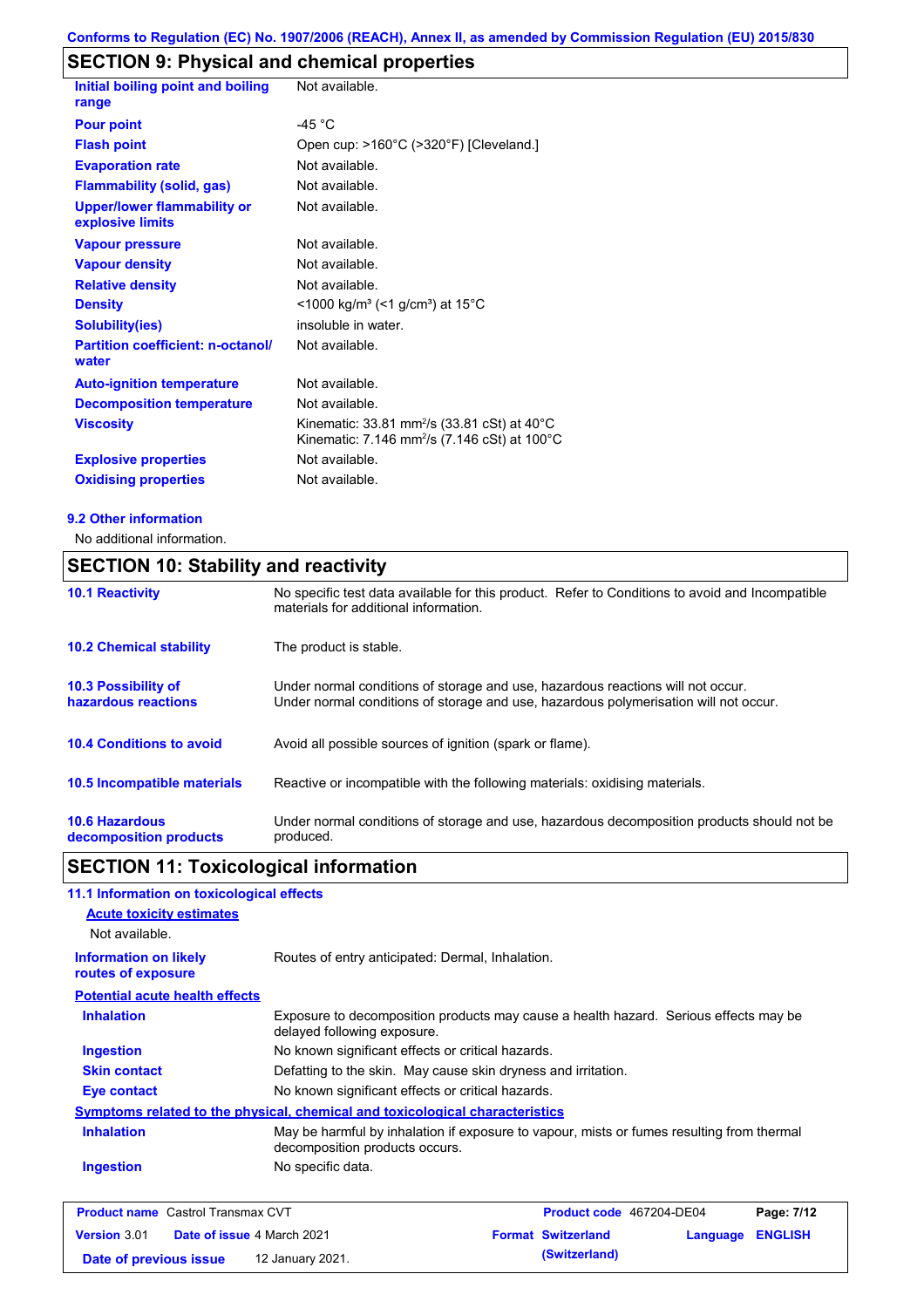# **SECTION 11: Toxicological information**

| <b>Skin contact</b>                     | Adverse symptoms may include the following:<br>irritation<br>dryness<br>cracking                                  |  |
|-----------------------------------------|-------------------------------------------------------------------------------------------------------------------|--|
| Eye contact                             | No specific data.                                                                                                 |  |
|                                         | Delayed and immediate effects as well as chronic effects from short and long-term exposure                        |  |
| <b>Inhalation</b>                       | Overexposure to the inhalation of airborne droplets or aerosols may cause irritation of the<br>respiratory tract. |  |
| <b>Ingestion</b>                        | Ingestion of large quantities may cause nausea and diarrhoea.                                                     |  |
| <b>Skin contact</b>                     | Prolonged or repeated contact can defat the skin and lead to irritation and/or dermatitis.                        |  |
| Eye contact                             | Potential risk of transient stinging or redness if accidental eye contact occurs.                                 |  |
| <b>Potential chronic health effects</b> |                                                                                                                   |  |
| <b>General</b>                          | No known significant effects or critical hazards.                                                                 |  |
| <b>Carcinogenicity</b>                  | No known significant effects or critical hazards.                                                                 |  |
| <b>Mutagenicity</b>                     | No known significant effects or critical hazards.                                                                 |  |
| <b>Developmental effects</b>            | No known significant effects or critical hazards.                                                                 |  |
| <b>Fertility effects</b>                | No known significant effects or critical hazards.                                                                 |  |
|                                         |                                                                                                                   |  |

## **SECTION 12: Ecological information**

**12.1 Toxicity**

**Environmental hazards** Not classified as dangerous

#### **12.2 Persistence and degradability**

Not expected to be rapidly degradable.

#### **12.3 Bioaccumulative potential**

This product is not expected to bioaccumulate through food chains in the environment.

| <b>12.4 Mobility in soil</b>                            |                                                                      |
|---------------------------------------------------------|----------------------------------------------------------------------|
| <b>Soil/water partition</b><br><b>coefficient (Koc)</b> | Not available.                                                       |
| <b>Mobility</b>                                         | Spillages may penetrate the soil causing ground water contamination. |

#### **12.5 Results of PBT and vPvB assessment**

Product does not meet the criteria for PBT or vPvB according to Regulation (EC) No. 1907/2006, Annex XIII.

#### **12.6 Other adverse effects**

**Other ecological information**

Spills may form a film on water surfaces causing physical damage to organisms. Oxygen transfer could also be impaired.

## **SECTION 13: Disposal considerations**

#### **13.1 Waste treatment methods**

**Methods of disposal Product**

**Hazardous waste** Yes. Where possible, arrange for product to be recycled. Dispose of via an authorised person/ licensed waste disposal contractor in accordance with local regulations.

# **European waste catalogue (EWC)**

| Waste code | <b>Waste designation</b>                                        |
|------------|-----------------------------------------------------------------|
| 13 02 05*  | mineral-based non-chlorinated engine, gear and lubricating oils |

However, deviation from the intended use and/or the presence of any potential contaminants may require an alternative waste disposal code to be assigned by the end user.

#### **Packaging**

#### **Methods of disposal**

Where possible, arrange for product to be recycled. Dispose of via an authorised person/ licensed waste disposal contractor in accordance with local regulations.

| <b>Product name</b> Castrol Transmax CVT          |  |  | Product code 467204-DE04  |                         | Page: 8/12 |
|---------------------------------------------------|--|--|---------------------------|-------------------------|------------|
| Version 3.01<br><b>Date of issue 4 March 2021</b> |  |  | <b>Format Switzerland</b> | <b>Language ENGLISH</b> |            |
| 12 January 2021.<br>Date of previous issue        |  |  | (Switzerland)             |                         |            |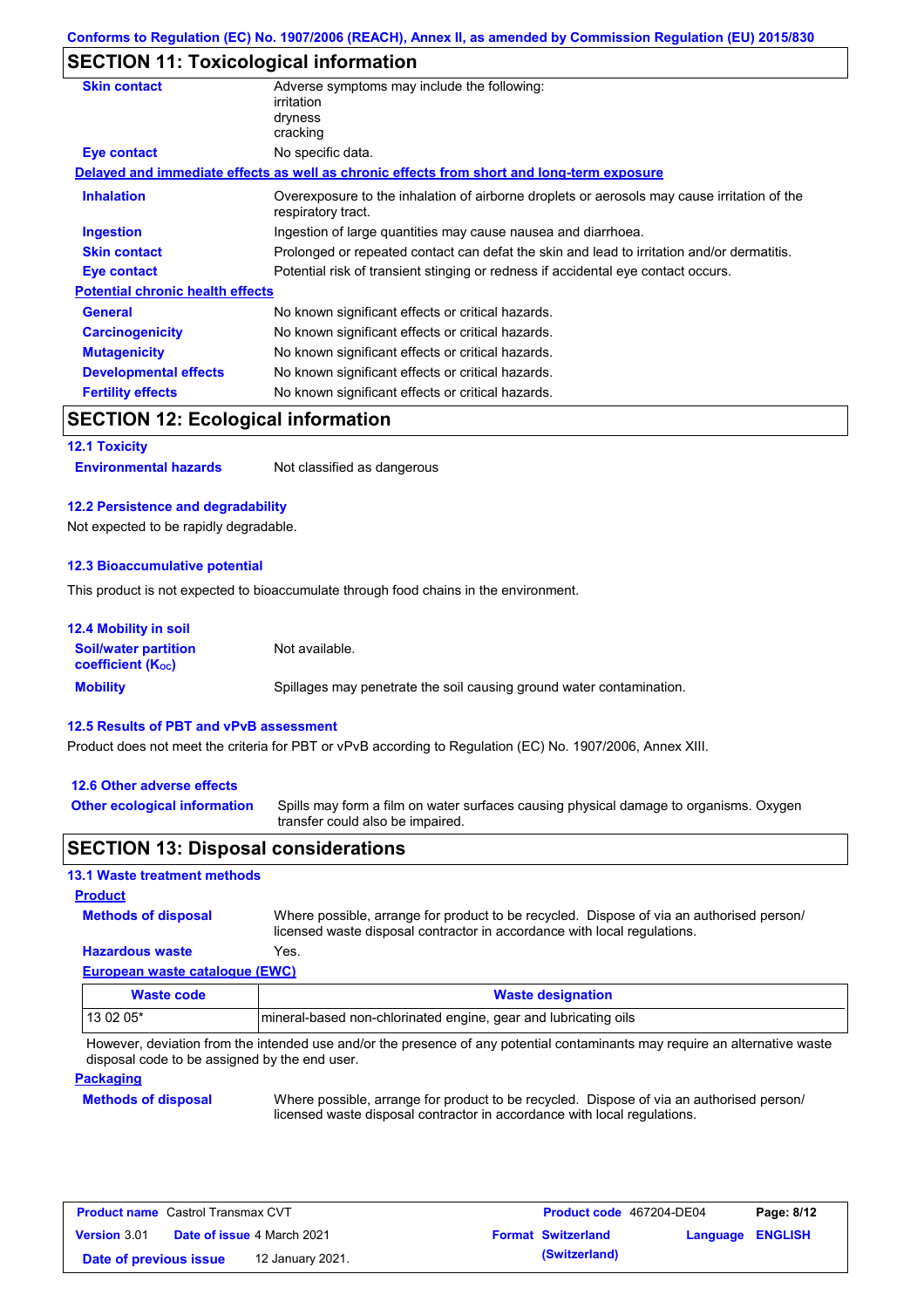# **SECTION 13: Disposal considerations**

**Special precautions** This material and its container must be disposed of in a safe way. Care should be taken when handling emptied containers that have not been cleaned or rinsed out. Empty containers or liners may retain some product residues. Empty containers represent a fire hazard as they may contain flammable product residues and vapour. Never weld, solder or braze empty containers. Avoid dispersal of spilt material and runoff and contact with soil, waterways, drains and sewers. **References** Commission 2014/955/EU Directive 2008/98/EC

## **SECTION 14: Transport information**

|                                                | <b>ADR/RID</b> | <b>ADN</b>     | <b>IMDG</b>    | <b>IATA</b>    |
|------------------------------------------------|----------------|----------------|----------------|----------------|
| 14.1 UN number                                 | Not regulated. | Not regulated. | Not regulated. | Not regulated. |
| 14.2 UN proper<br>shipping name                |                |                |                |                |
| <b>14.3 Transport</b><br>hazard class(es)      |                |                |                |                |
| <b>14.4 Packing</b><br>group                   |                |                |                |                |
| 14.5<br><b>Environmental</b><br><b>hazards</b> | No.            | No.            | No.            | No.            |
| <b>Additional</b><br>information               |                |                |                |                |

**14.6 Special precautions for user** Not available.

**14.7 Transport in bulk according to IMO instruments** Not available.

# **SECTION 15: Regulatory information**

|                                                                                                                                                          | 15.1 Safety, health and environmental regulations/legislation specific for the substance or mixture                            |                          |              |
|----------------------------------------------------------------------------------------------------------------------------------------------------------|--------------------------------------------------------------------------------------------------------------------------------|--------------------------|--------------|
| EU Regulation (EC) No. 1907/2006 (REACH)                                                                                                                 |                                                                                                                                |                          |              |
| Annex XIV - List of substances subject to authorisation                                                                                                  |                                                                                                                                |                          |              |
| <b>Annex XIV</b>                                                                                                                                         |                                                                                                                                |                          |              |
| None of the components are listed.                                                                                                                       |                                                                                                                                |                          |              |
| <b>Substances of very high concern</b>                                                                                                                   |                                                                                                                                |                          |              |
| None of the components are listed.                                                                                                                       |                                                                                                                                |                          |              |
| EU Regulation (EC) No. 1907/2006 (REACH)                                                                                                                 |                                                                                                                                |                          |              |
| <b>Annex XVII - Restrictions</b><br>on the manufacture.<br>placing on the market<br>and use of certain<br>dangerous substances,<br>mixtures and articles | Not applicable.                                                                                                                |                          |              |
| <b>Other regulations</b>                                                                                                                                 |                                                                                                                                |                          |              |
| <b>REACH Status</b>                                                                                                                                      | The company, as identified in Section 1, sells this product in the EU in compliance with the<br>current requirements of REACH. |                          |              |
| <b>United States inventory</b><br>(TSCA 8b)                                                                                                              | All components are active or exempted.                                                                                         |                          |              |
| <b>Australia inventory (AICS)</b>                                                                                                                        | At least one component is not listed.                                                                                          |                          |              |
| <b>Canada inventory</b>                                                                                                                                  | At least one component is not listed in DSL but all such components are listed in NDSL.                                        |                          |              |
| <b>China inventory (IECSC)</b>                                                                                                                           | All components are listed or exempted.                                                                                         |                          |              |
| <b>Japan inventory (ENCS)</b>                                                                                                                            | At least one component is not listed.                                                                                          |                          |              |
| <b>Korea inventory (KECI)</b>                                                                                                                            | At least one component is not listed.                                                                                          |                          |              |
| <b>Product name</b> Castrol Transmax CVT                                                                                                                 |                                                                                                                                | Product code 467204-DE04 | Page: $9/12$ |

| <b>Product name</b> Castrol Transmax CVT                 |  |                  | <b>Product code</b> 467204-DE04 |                  | Page: 9/12 |  |
|----------------------------------------------------------|--|------------------|---------------------------------|------------------|------------|--|
| <b>Date of issue 4 March 2021</b><br><b>Version</b> 3.01 |  |                  | <b>Format Switzerland</b>       | Language ENGLISH |            |  |
| Date of previous issue                                   |  | 12 January 2021. |                                 | (Switzerland)    |            |  |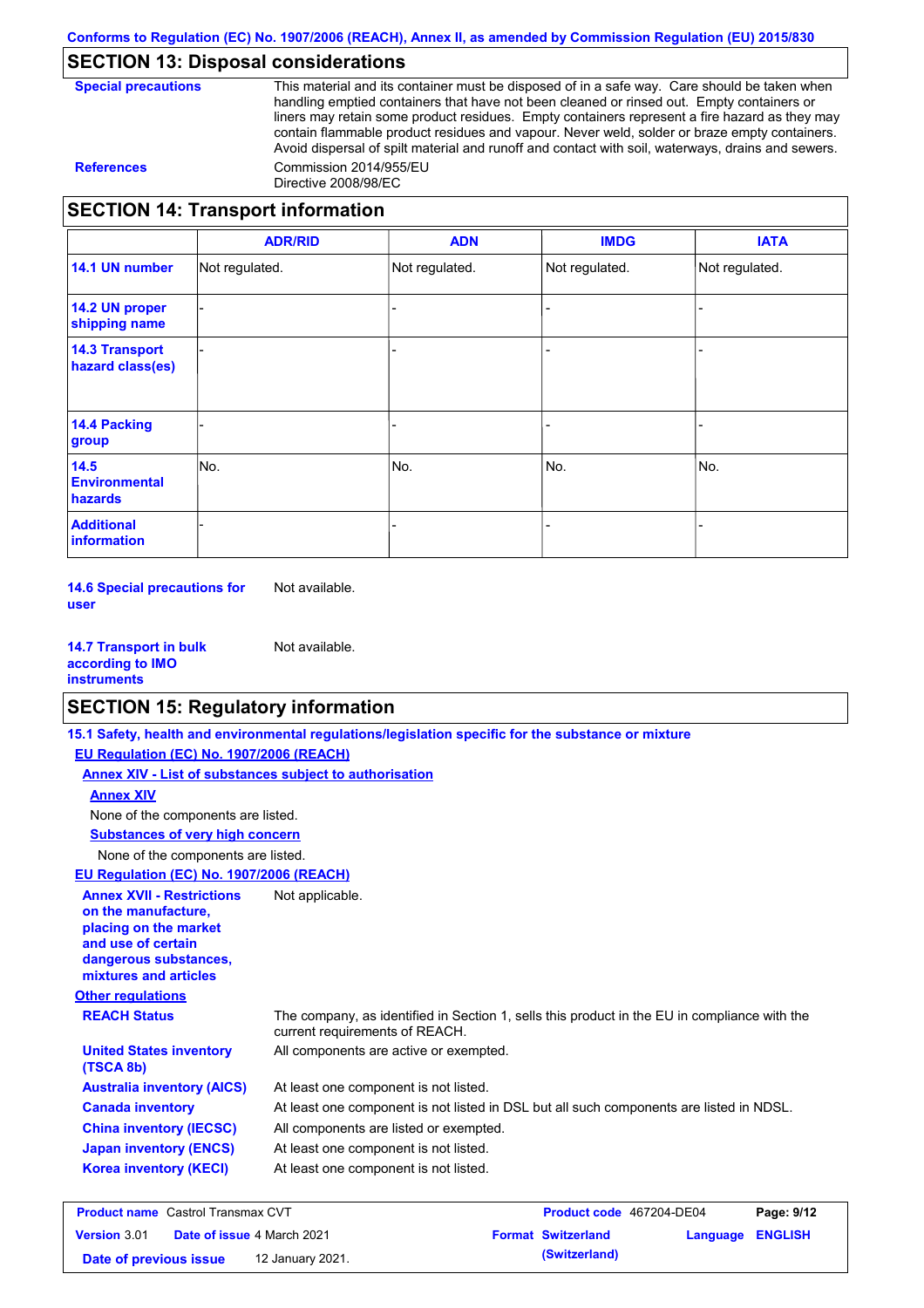# **SECTION 15: Regulatory information**

| <b>Philippines inventory</b><br>(PICCS)                         | All components are listed or exempted. |
|-----------------------------------------------------------------|----------------------------------------|
| <b>Taiwan Chemical</b><br><b>Substances Inventory</b><br>(TCSI) | All components are listed or exempted. |
| Ozone depleting substances (1005/2009/EU)                       |                                        |
| Not listed.                                                     |                                        |
| Prior Informed Consent (PIC) (649/2012/EU)                      |                                        |
| Not listed.                                                     |                                        |
| EU - Water framework directive - Priority substances            |                                        |
| None of the components are listed.                              |                                        |
| <b>Seveso Directive</b>                                         |                                        |
| This product is not controlled under the Seveso Directive.      |                                        |
| <b>National regulations</b>                                     |                                        |
|                                                                 |                                        |
| <b>VOC content</b>                                              | $0\%$                                  |

| <b>VOC content</b>          | 0%                                                                                          |
|-----------------------------|---------------------------------------------------------------------------------------------|
| <b>15.2 Chemical safety</b> | A Chemical Safety Assessment has been carried out for one or more of the substances within  |
| assessment                  | this mixture. A Chemical Safety Assessment has not been carried out for the mixture itself. |

# **SECTION 16: Other information**

| <b>Abbreviations and acronyms</b> | ADN = European Provisions concerning the International Carriage of Dangerous Goods by<br>Inland Waterway |
|-----------------------------------|----------------------------------------------------------------------------------------------------------|
|                                   | ADR = The European Agreement concerning the International Carriage of Dangerous Goods by<br>Road         |
|                                   | ATE = Acute Toxicity Estimate                                                                            |
|                                   | <b>BCF = Bioconcentration Factor</b>                                                                     |
|                                   | CAS = Chemical Abstracts Service                                                                         |
|                                   | CLP = Classification, Labelling and Packaging Regulation [Regulation (EC) No. 1272/2008]                 |
|                                   | CSA = Chemical Safety Assessment                                                                         |
|                                   | CSR = Chemical Safety Report                                                                             |
|                                   | <b>DMEL = Derived Minimal Effect Level</b>                                                               |
|                                   | DNEL = Derived No Effect Level                                                                           |
|                                   | EINECS = European Inventory of Existing Commercial chemical Substances                                   |
|                                   | ES = Exposure Scenario                                                                                   |
|                                   | EUH statement = CLP-specific Hazard statement                                                            |
|                                   | EWC = European Waste Catalogue                                                                           |
|                                   | GHS = Globally Harmonized System of Classification and Labelling of Chemicals                            |
|                                   | IATA = International Air Transport Association                                                           |
|                                   | IBC = Intermediate Bulk Container                                                                        |
|                                   | <b>IMDG = International Maritime Dangerous Goods</b>                                                     |
|                                   | LogPow = logarithm of the octanol/water partition coefficient                                            |
|                                   | MARPOL = International Convention for the Prevention of Pollution From Ships, 1973 as                    |
|                                   | modified by the Protocol of 1978. ("Marpol" = marine pollution)                                          |
|                                   | OECD = Organisation for Economic Co-operation and Development                                            |
|                                   | PBT = Persistent, Bioaccumulative and Toxic                                                              |
|                                   | <b>PNEC = Predicted No Effect Concentration</b>                                                          |
|                                   | REACH = Registration, Evaluation, Authorisation and Restriction of Chemicals Regulation                  |
|                                   | [Regulation (EC) No. 1907/2006]                                                                          |
|                                   | RID = The Regulations concerning the International Carriage of Dangerous Goods by Rail                   |
|                                   | <b>RRN = REACH Registration Number</b>                                                                   |
|                                   | SADT = Self-Accelerating Decomposition Temperature                                                       |
|                                   | SVHC = Substances of Very High Concern                                                                   |
|                                   | STOT-RE = Specific Target Organ Toxicity - Repeated Exposure                                             |
|                                   | STOT-SE = Specific Target Organ Toxicity - Single Exposure                                               |
|                                   | TWA = Time weighted average                                                                              |
|                                   | $UN = United Nations$                                                                                    |
|                                   | UVCB = Complex hydrocarbon substance                                                                     |
|                                   | VOC = Volatile Organic Compound                                                                          |
|                                   | vPvB = Very Persistent and Very Bioaccumulative                                                          |
|                                   | Varies = may contain one or more of the following 64741-88-4 / RRN 01-2119488706-23,                     |
|                                   | 64741-89-5 / RRN 01-2119487067-30, 64741-95-3 / RRN 01-2119487081-40, 64741-96-4/ RRN                    |
|                                   | 01-2119483621-38, 64742-01-4 / RRN 01-2119488707-21, 64742-44-5 / RRN                                    |
|                                   | 01-2119985177-24, 64742-45-6, 64742-52-5 / RRN 01-2119467170-45, 64742-53-6 / RRN                        |
|                                   | 01-2119480375-34, 64742-54-7 / RRN 01-2119484627-25, 64742-55-8 / RRN                                    |
|                                   |                                                                                                          |

| <b>Product name</b> Castrol Transmax CVT |                                   |                  | <b>Product code</b> 467204-DE04 |                  | Page: 10/12 |  |
|------------------------------------------|-----------------------------------|------------------|---------------------------------|------------------|-------------|--|
| <b>Version 3.01</b>                      | <b>Date of issue 4 March 2021</b> |                  | <b>Format Switzerland</b>       | Language ENGLISH |             |  |
| Date of previous issue                   |                                   | 12 January 2021. |                                 | (Switzerland)    |             |  |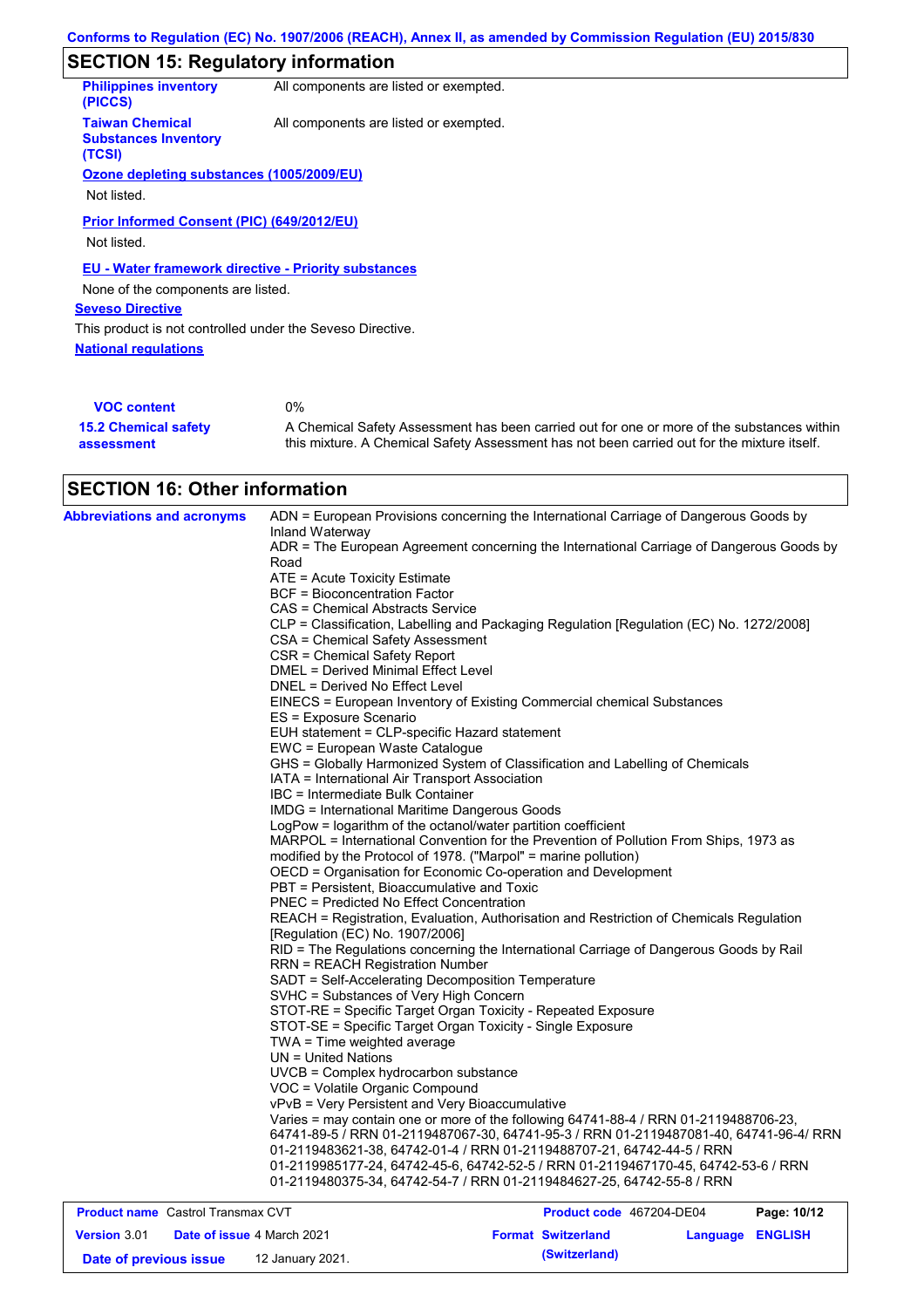# **SECTION 16: Other information**

01-2119487077-29, 64742-56-9 / RRN 01-2119480132-48, 64742-57-0 / RRN 01-2119489287-22, 64742-58-1, 64742-62-7 / RRN 01-2119480472-38, 64742-63-8, 64742-65-0 / RRN 01-2119471299-27, 64742-70-7 / RRN 01-2119487080-42, 72623-85-9 / RRN 01-2119555262-43, 72623-86-0 / RRN 01-2119474878-16, 72623-87-1 / RRN 01-2119474889-13

#### **Procedure used to derive the classification according to Regulation (EC) No. 1272/2008 [CLP/GHS]**

| <b>Classification</b>                                  |                                           | <b>Justification</b> |                                                                                         |  |
|--------------------------------------------------------|-------------------------------------------|----------------------|-----------------------------------------------------------------------------------------|--|
| Not classified.                                        |                                           |                      |                                                                                         |  |
| <b>Full text of abbreviated H</b><br><b>statements</b> | H304<br>H319                              |                      | May be fatal if swallowed and enters airways.<br>Causes serious eye irritation.         |  |
| <b>Full text of classifications</b><br>[CLP/GHS]       | Asp. Tox. 1<br>Eye Irrit. 2               |                      | <b>ASPIRATION HAZARD - Category 1</b><br>SERIOUS EYE DAMAGE/EYE IRRITATION - Category 2 |  |
| <b>History</b>                                         |                                           |                      |                                                                                         |  |
| Date of issue/Date of<br>revision                      | 04/03/2021                                |                      |                                                                                         |  |
| Date of previous issue<br><b>Prepared by</b>           | 12/01/2021.<br><b>Product Stewardship</b> |                      |                                                                                         |  |

#### $\triangledown$  **Indicates information that has changed from previously issued version.**

#### **Notice to reader**

All reasonably practicable steps have been taken to ensure this data sheet and the health, safety and environmental information contained in it is accurate as of the date specified below. No warranty or representation, express or implied is made as to the accuracy or completeness of the data and information in this data sheet.

The data and advice given apply when the product is sold for the stated application or applications. You should not use the product other than for the stated application or applications without seeking advice from BP Group.

It is the user's obligation to evaluate and use this product safely and to comply with all applicable laws and regulations. The BP Group shall not be responsible for any damage or injury resulting from use, other than the stated product use of the material, from any failure to adhere to recommendations, or from any hazards inherent in the nature of the material. Purchasers of the product for supply to a third party for use at work, have a duty to take all necessary steps to ensure that any person handling or using the product is provided with the information in this sheet. Employers have a duty to tell employees and others who may be affected of any hazards described in this sheet and of any precautions that should be taken. You can contact the BP Group to ensure that this document is the most current available. Alteration of this document is strictly prohibited.

| <b>Product name</b> Castrol Transmax CVT |                                   |  | <b>Product code</b> 467204-DE04 |                         | Page: 11/12 |
|------------------------------------------|-----------------------------------|--|---------------------------------|-------------------------|-------------|
| <b>Version 3.01</b>                      | <b>Date of issue 4 March 2021</b> |  | <b>Format Switzerland</b>       | <b>Language ENGLISH</b> |             |
| Date of previous issue                   | 12 January 2021.                  |  | (Switzerland)                   |                         |             |